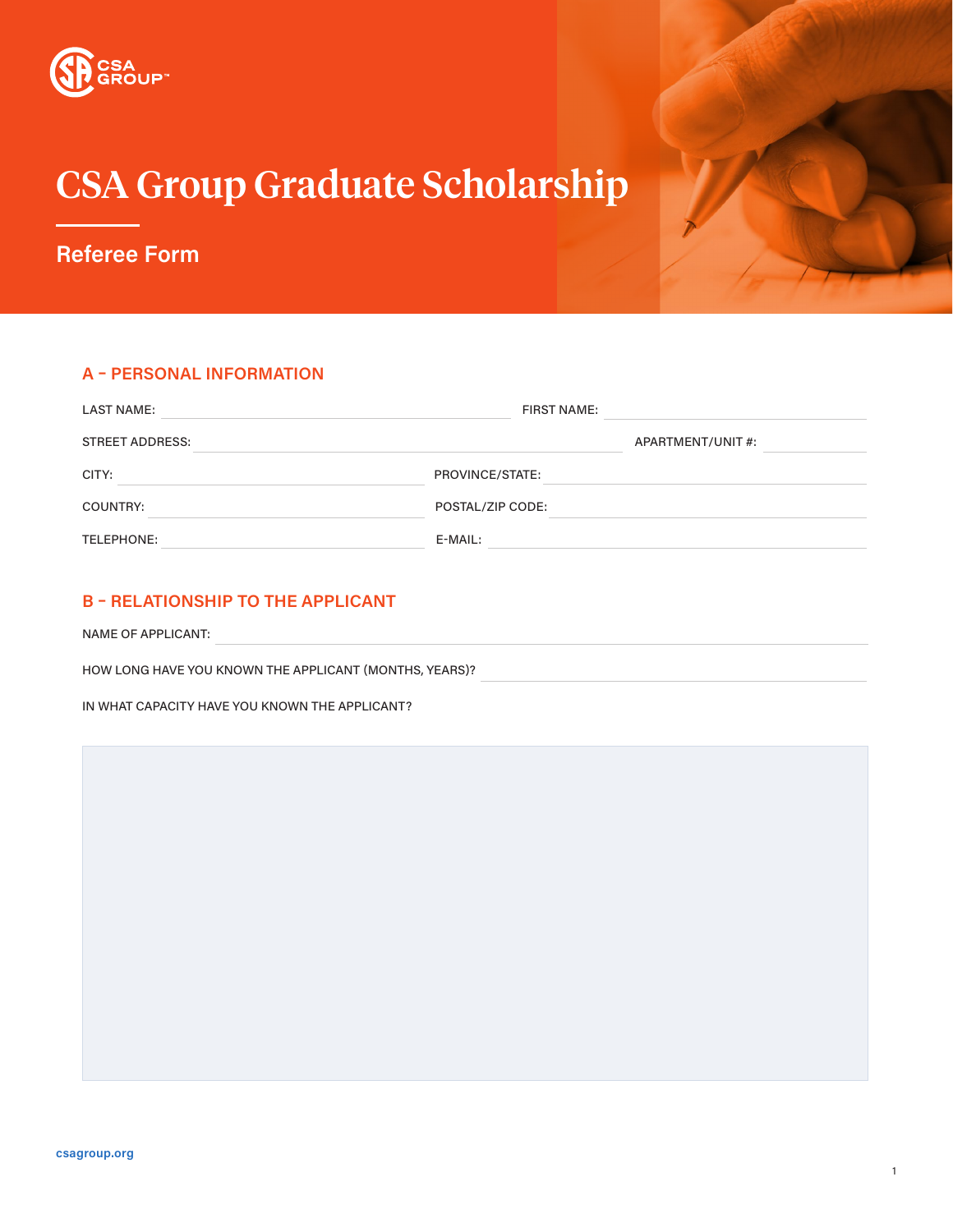## **C – APPLICANT QUALIFICATIONS**

**Academic Excellence:** Rate the applicant's academic abilities in relation to other students you have worked with. Ratings should be made in comparison to peers at the same level of study.

TOP 5%  $\Box$   $\qquad$  TOP 10%  $\Box$   $\qquad$  TOP 25%  $\Box$   $\qquad$  TOP 50%  $\Box$   $\qquad$  LOWER 50%  $\Box$   $\qquad$  UNABLE TO EVALUATE  $\Box$ 

Provide comments justifying your rating. Ratings should be based on the applicant's academic performance, quality of work performed, and other evidence as relevant for the topic.

**Research Potential:** Rate the applicant's research potential in relation to other students you have worked with. Ratings should be made in comparison to peers at the same level of study.



TOP 5%  $\Box$   $\qquad$  TOP 10%  $\Box$   $\qquad$  TOP 25%  $\Box$   $\qquad$  TOP 50%  $\Box$   $\qquad$  LOWER 50%  $\Box$   $\qquad$  UNABLE TO EVALUATE  $\Box$ 

Provide comments justifying your rating. Ratings should be based on the applicant's research activities and experience, judgement and ability to think critically, initiative and autonomy.